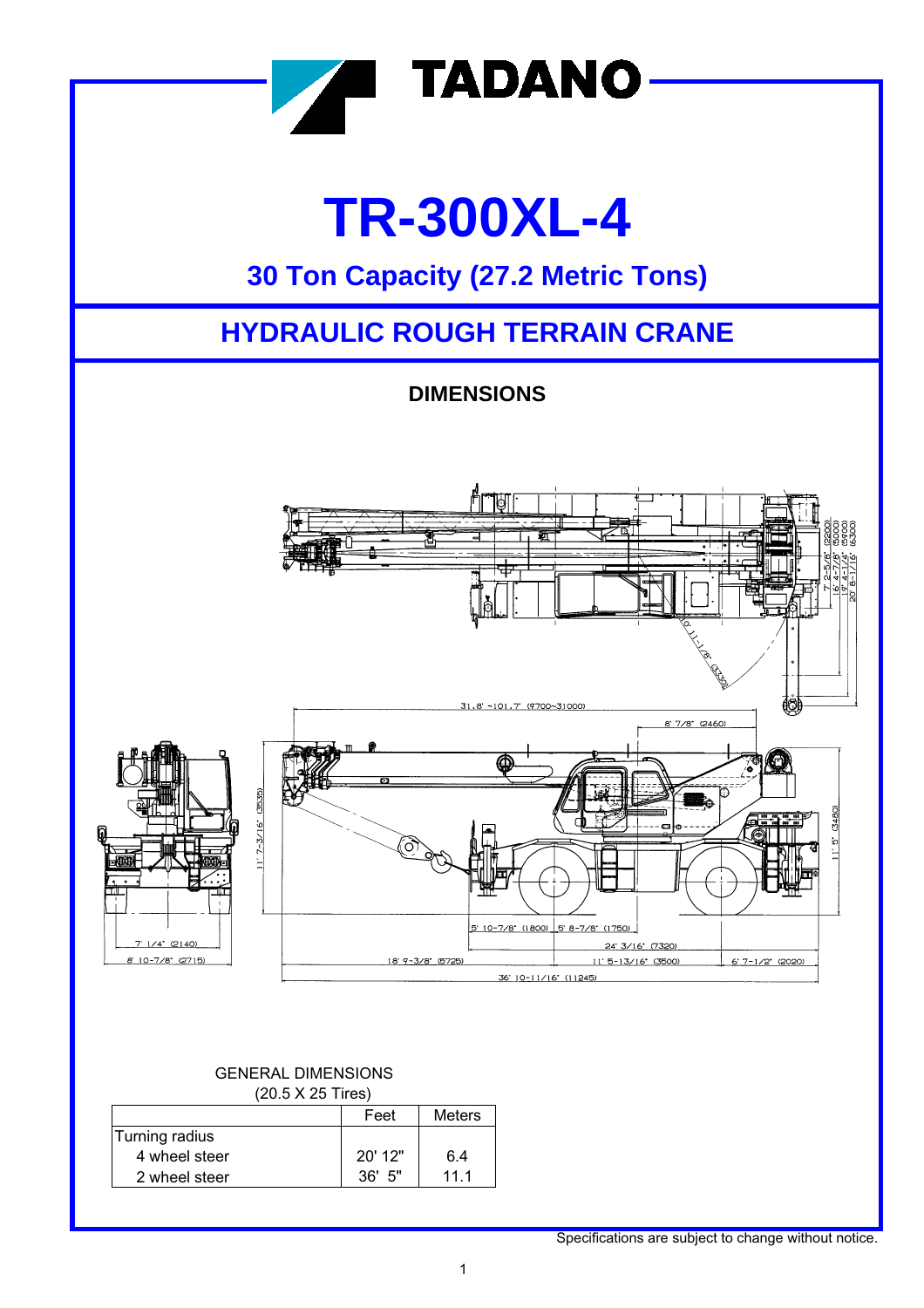### **CRANE SPECIFICATIONS**

Four section full power synchronized telescoping boom, strength. 31.8'~101.7' (9.7m~31.0m), of round hexagonal box construction with three sheaves, 13-1/4" (0.336m) root diameter, at boom head. WIRE ROPE - Warrington seal wire, extra improved plow steel, The synchronization system consists of two double acting telescope preformed, independent wire The synchronization system consists of two double acting telescope preformed, independent cylinders, an extension cable and retraction cable. Hydraulic 5/8"(16 mm) 6X37 class cylinders, an extension cable and retraction cable. Hydraulic cylinder fitted with holding valve. Two easily removable wire rope guards, rope dead end provided on both sides of boom head. **HOOK BLOCKS** Boom telescope sections are supported by wear pads both

**BOOM ELEVATION** - By a double acting hydraulic cylinder safety latch, for 5/8"(16mm) wire rope. with holding valve. Elevation  $0^{\circ}$  ~81°, combination controls for hand or foot operation. Boom angle indicator. Automatic speed reduction and soft stop function. **HYDRAULIC SYSTEM** Elevating speed 0° to 81° in 44 seconds.

 $JIB$  - Two stage lattice type,  $5^\circ$ , 25 $^\circ$  or 45 $^\circ$ Single sheave, 13-7/8"(0.352m) root diameter, at jib head. Powered by carrier engine. Pump disconnect for crane is<br>Box type top section telescopes from lattice type base section engaged/ disengaged by rotary switch from op Box type top section telescopes from lattice type base section which stores alongside bese boom section. Jib length is 23.6' (7.2m) or 42' (12.8m).

**AUXILIARY LIFTING SHEAVE** (SINGLE TOP) boom head for single line work (stowable). level gauge.

**ANTI-TWO BLOCK** - Pendant type over-winding cut out **FILTRATION** - 26 micron return filter, full flow with bypass device with audio-visual (FAILURE lamp/BUZZER) warning protection, located inside of hydraulic reservoir. A system. easy replacement.

Hydraulic axial piston motor driven through planetary swing speed reducer. Continuous  $360^{\circ}$  full circle swing on ball bearing turntable at 2.7rpm. Equipped with manually locked/released **CAB AND CONTROLS** swing brake. A 360° positive swing lock for pick and carry and travel modes, manually engaged in cab. Twin swing system:<br>
Free swing or lock swing controlled by selector switch on front console. Cab mounted on rotating superstructure. Free swing or lock swing controlled by selector switch on front console. Automatic speed reduction and soft stop function.

by hydraulic axial piston motor through winch speed reducer. independently of auxiliary hoist. Equipped with cable follower cab. Engine throttle knob. Foot operated controls: boom hoist, and drum rotation indicator. And drum rotation indicator.

**DRUM** - Grooved 12-5/8"(0.32m) root diameter x 19-1/16"<br>(0.485m) wide. Wire rope: 558' of 5/8"diameter rope (170m of 16mm). Drum capacity: 720' (219.5m) 6 layers. Maximum line lighter, drive selector switch, parking brake switch, steering<br>
pull (permissible): 12,600lbs. (5,710kg)\*. Maximum line speed: mode select switch, power window swi pull (permissible): 12,600lbs. (5,710kg)\*. Maximum line speed: 410FPM (125m/min).

**AUXILIARY HOIST (OPTIONAL) - Variable speed type** with grooved drum driven by hydraulic axial piston motor<br>through winch speed reducer. Power load lowering and through winch speed reducer. Power load lowering and Instruments - Torque converter oil temperature, engine water<br>Instruments - Torque converter oil temperature, air pressure, fuel, speedometer, tachometer and<br>Institute, a counterbalance valve. Controlled independently of main hoist. hour meter. Hydraulic oil pressure is monitored and drum rotation indicator. Equipped with cable follower and drum rotation indicator.

**DRUM** - Grooved 12-5/8"(0.32m) root diameter x 10-3/8" (0.263m) wide. Wire rope: 322' of 5/8"diameter rope (98m of 16mm). Drum capacity: 392' (119.4m) 6 layers. Maximum line pull (permissible): 12,600lbs. (5,710kg)\*. Maximum line speed: 410FPM (125m/min).

**BOOM EXECTED BOOM \*** Maximum permissible line pull may be affected by wire rope

vertically and horizontally.<br>
Extension speed: 31.8' to 101.7' in 91 seconds.<br>
Safety latch, for 5/8"(16mm) wire rope (OPTIONAL) Extension speed: 31.8' to 101.7' in 91 seconds. satety latch, for 5/8"(16mm) wire rope.(OPTIONAL) 4.4 ton (4.0 metric ton) - Weighted hook with swivel and

**PUMPS** - Two variable piston pumps for crane functions. Tandem gear pump for steering, swing and optional equipment.<br>Powered by carrier engine. Pump disconnect for crane is

**CONTROL VALVES** - Multiple valves actuated by pilot pressure with integral pressure relief valves.

**RESERVOIR - 100 gallon (380 lit.) capacity. External sight** 

protection, located inside of hydraulic reservoir. Accessible for

**SWING OIL COOLER** - Air cooled fan type.

Left side, 1 man type, steel construction with sliding door **HOIST** access and tinted safety glass windows opening at side. Door window is powered control. Windshield glass window and roof class window are shatter-resistant. Tilt-telescoping steering **MAIN HOIST** - Variable speed type with grooved drum driven glass window are shatter-resistant. Tilt-telescoping steering<br>by hydraulic axial piston motor through winch speed reducer. Wheel. Adjustable control lever stands Power load lowering and raising. Equipped with automatic boom telescoping, auxiliary hoist and main hoist. Control lever brake (neutral brake) and counterbalance valve. Controlled stands can change neutral positions and tilt for easy access to independently of auxiliary hoist. Equipped with cable follower cab. Engine throttle knob. Foot oper boom telescoping, service brake and engine throttle. Hot water cab heater and air conditioning (OPTIONAL).

> Dash-mounted engine start/stop, monitor lamps, cigarette<br>lighter, drive selector switch, parking brake switch, steering disengaged switch, swing brake switch, telescoping/auxiliary winch select switch, outrigger controls, free swing / lock swing<br>selector switch.

> temperature, air pressure, fuel, speedometer, tachometer and hour meter. Hydraulic oil pressure is monitored and displayed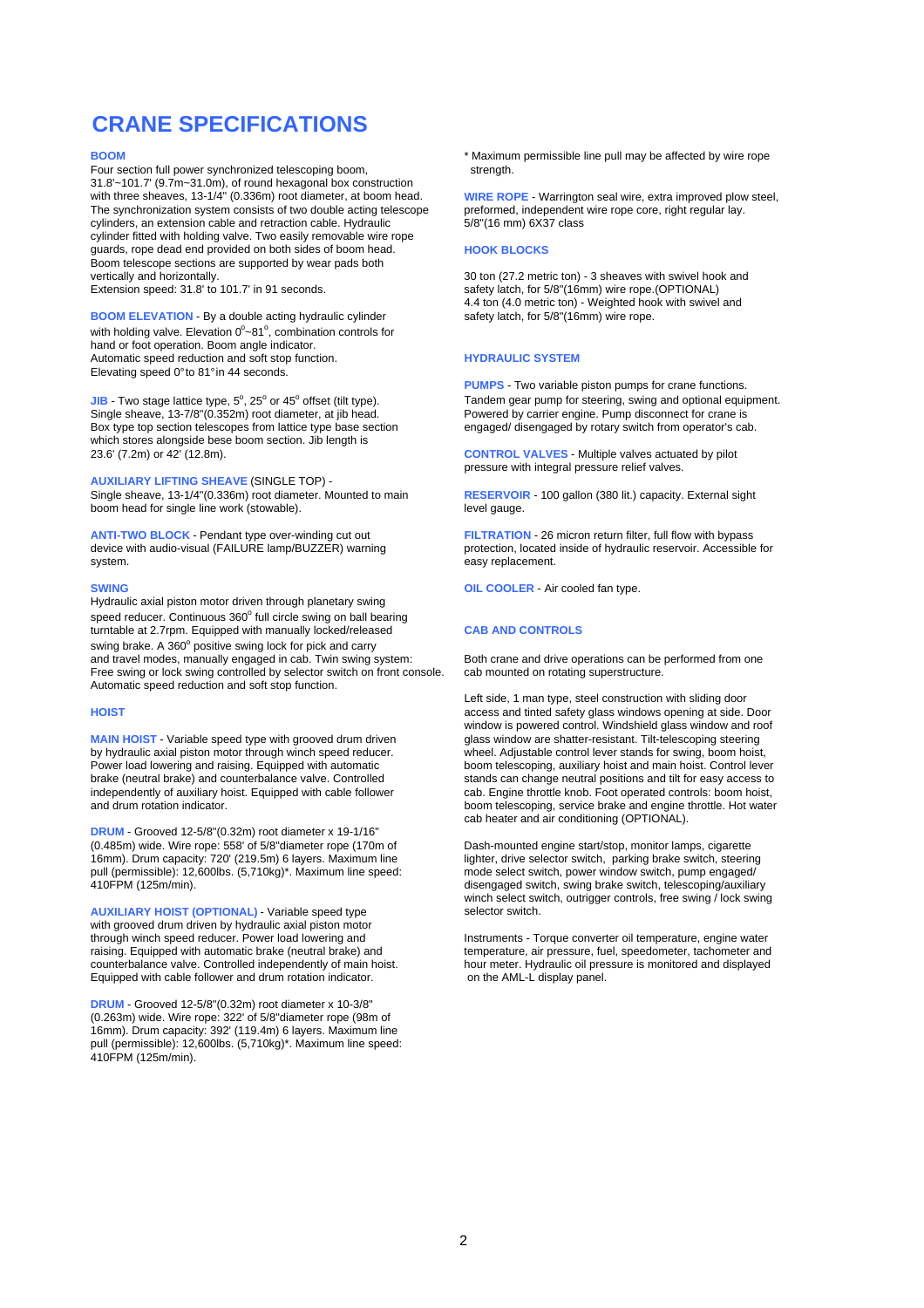Tadano electronic LOAD MOMENT INDICATOR system TADANO AML-L monitors outrigger extended length and<br>(AML-L) including: (ATED LIFTI

- Control lever lockout function with audible and visual pre-warning
- $\cdot$  Lift status indicator
- Outrigger status indicator
- Load radius / boom angle / tip height / swing range<br>preset function
- 
- Boom angle / boom length / jib offset angle / load
- 
- Automatic Speed Reduction and Soft Stop function 3 way adjustable seat with high back and seat belt. on boom elevation and/or swing
- Working condition register switch<br>• External warning lamp
- 

## **CARRIER SPECIFICATIONS**

4x4 front and rear drive, selected by 2-way manual switch.

**TRANSMISSION** - Electronically controlled full automatic brake acting on input shaft of front axle. Auxiliary: Electrotransmission. Torque converter driving full powershift with pneumatic operated exhaust brake. driving axle selector. 8 forward and 2 reverse speeds, constant

- 4 speeds high range 2 wheel drive; 4 wheel drive
- 

**AXLE** - Front: Full floating type, steering and driving axle with within 7'2-5/8" (2.2 m) overall width with floats. Outrigger planetary reduction. Rear: Full floating type, steering and driving floats are attached thus e planetary reduction. Rear: Full floating type, steering and driving axle with planetary reduction and non-spin rear differential.

| Cummins QSB5.9-30TAA                      |                          | Fin and tube core, thermostat contr                                                                                                             |
|-------------------------------------------|--------------------------|-------------------------------------------------------------------------------------------------------------------------------------------------|
| Direct injection diesel                   |                          | Suction type, 6-blade, 26 (660) dia.                                                                                                            |
| 6                                         |                          | 24 volt                                                                                                                                         |
| 4 cycle, turbo charged and after cooled   |                          | 24 volt system, negative ground                                                                                                                 |
| 4.016 X 4.724 (102X120)                   |                          | 2-120 amp. Hour                                                                                                                                 |
| 360 (5.900)                               |                          | 15.2 CFM (430) at 2,500rpm                                                                                                                      |
| 24 volt preheat                           |                          | Gross 173 (129) at 2,500rpm                                                                                                                     |
| Dry type, replaceable element             | Torque, Max. ft-Ib (kgm) | 530 (73) at 1,500rpm                                                                                                                            |
| Full flow with replaceable element        |                          |                                                                                                                                                 |
| Full flow with replaceable element        | Cooling water            | 2.6(9.8)                                                                                                                                        |
| 79.2 (300), right side of carrier         | Lubrication              | $3.2 \approx 3.7 (12.3 \approx 14.2)$                                                                                                           |
| Liquid pressurized, recirculating by-pass | Fuel                     | 79.2 (300)                                                                                                                                      |
|                                           |                          | Radiator<br>Fan, in.(mm)<br>Starting<br>Charging<br><b>Battery</b><br>Compressor, air, CFM(I/min)<br>Horsepower (kW)<br>Capacity, gal. (liters) |

automatically programs the corresponding "RATED LIFTING<br>CAPACITIES" table. Both symetrical and Non-symetrical outrigger extension (deployment) is permitted.

Operator's right hand console includes transmission gear Warning buzzer selector and sight level bubble. Upper console includes<br>Boom angle / boom length / iib offset angle / load warking light switch. roof washer and wiper switch. radius / rated lifting capacities / actual loads read out emergency outrigger set up key switch, jib equipped/removed<br>Ratio of actual load moment to rated load moment select switch, boom emergency telescoping swicth (2nd a h Ratio of actual load moment to rated load moment select switch, boom emergency telescoping swicth (2nd and 3rd-Top)<br>indication and air conditioning control switch. Swing lock lever and and air conditioning control switch. Swing lock lever and

> NOTE: Each crane motion speed is based on unladen conditions.

**SUSPENSION** - Front: Semi-elliptic leaf springs with hydraulic **TYPE** - Rear engine, left hand steering, 4x2 front drive or lockout device. Rear: Semi-elliptic leaf springs with hydraulic 4x4 front and rear drive. selected by 2-way manual switch.

**FRAME** - High tensile steel, all welded mono-box construction. **BRAKE SYSTEMS** - Service: Air over hydraulic disc brakes on all 4 wheels. Parking/Emergency: Spring applied-air released

### mesh. **TIRES** - 20.5-25 24PR(OR)

**OUTRIGGERS** - Four hydraulic beam and jack outriggers. Vertical jack cylinders equipped with integral holding valve. Each **TRAVEL SPEED** - 29 mph (47 km/h) **the act of the controlled independently from cab.** Outrigger beam and jack is controlled independently from cab. Beams extend to 20'8-1/16" (6.3 m) center-line and retract to within 7'2-5/8" (2.2 m) overall width with floats. Outrigger jack attach and detach them. Controls and sight bubble located in superstructure cab. Four outrigger extension lengths are **STEERING**- Hydraulic power steering controlled by steering provided with corresponding "RATED LIFTING CAPACITIES" for provided with corresponding "RATED LIFTING CAPACITIES" for provided at the provided with confined areas wheel. Three steering modes available: 2 wheel front, 4 wheel crane duty in confined areas. Both symetrical and Non-symetrical<br>confinated and 4 wheel crab<br>quartitioner extension (deployment) is permitted outrigger extension (deployment) is permitted.

| Min. Extension | 7' 2-5/8" center to center                  |
|----------------|---------------------------------------------|
| Mid. Extension | 16' 4-7/8" center to center                 |
| Mid. Extension | 19' 4-1/4" center to center                 |
|                | Max. Extension 20' 8-1/16" center to center |

Float size (Diameter) 1'3-3/4"(0.4m)

| Model                         | Cummins QSB5.9-30TAA                      | Radiator                    | Fin and tube core, thermostat controlled |
|-------------------------------|-------------------------------------------|-----------------------------|------------------------------------------|
| Type                          | Direct injection diesel                   | Fan, in.(mm)                | Suction type, 6-blade, 26 (660) dia.     |
| No. of cylinders              |                                           | Starting                    | 24 volt                                  |
| Combustion                    | 4 cycle, turbo charged and after cooled   | Charging                    | 24 volt system, negative ground          |
| BoreXStroke, in.(mm)          | 4.016 X 4.724 (102X120)                   | Battery                     | $2-120$ amp. Hour                        |
| Displacement, cu. in (liters) | 360 (5.900)                               | Compressor, air, CFM(I/min) | 15.2 CFM (430) at 2,500rpm               |
| Air inlet heater              | 24 volt preheat                           | Horsepower (kW)             | Gross 173 (129) at 2,500rpm              |
| Air cleaner                   | Dry type, replaceable element             | Torque, Max. ft-Ib (kgm)    | 530 (73) at 1,500rpm                     |
| Oil filter                    | Full flow with replaceable element        | Capacity, gal. (liters)     |                                          |
| Fuel filter                   | Full flow with replaceable element        | Cooling water               | 2.6(9.8)                                 |
| Fuel tank, gal.(liters)       | 79.2 (300), right side of carrier         | Lubrication                 | $3.2 \sim 3.7$ (12.3 $\sim$ 14.2)        |
| Cooling                       | Liquid pressurized, recirculating by-pass | Fuel                        | 79.2 (300)                               |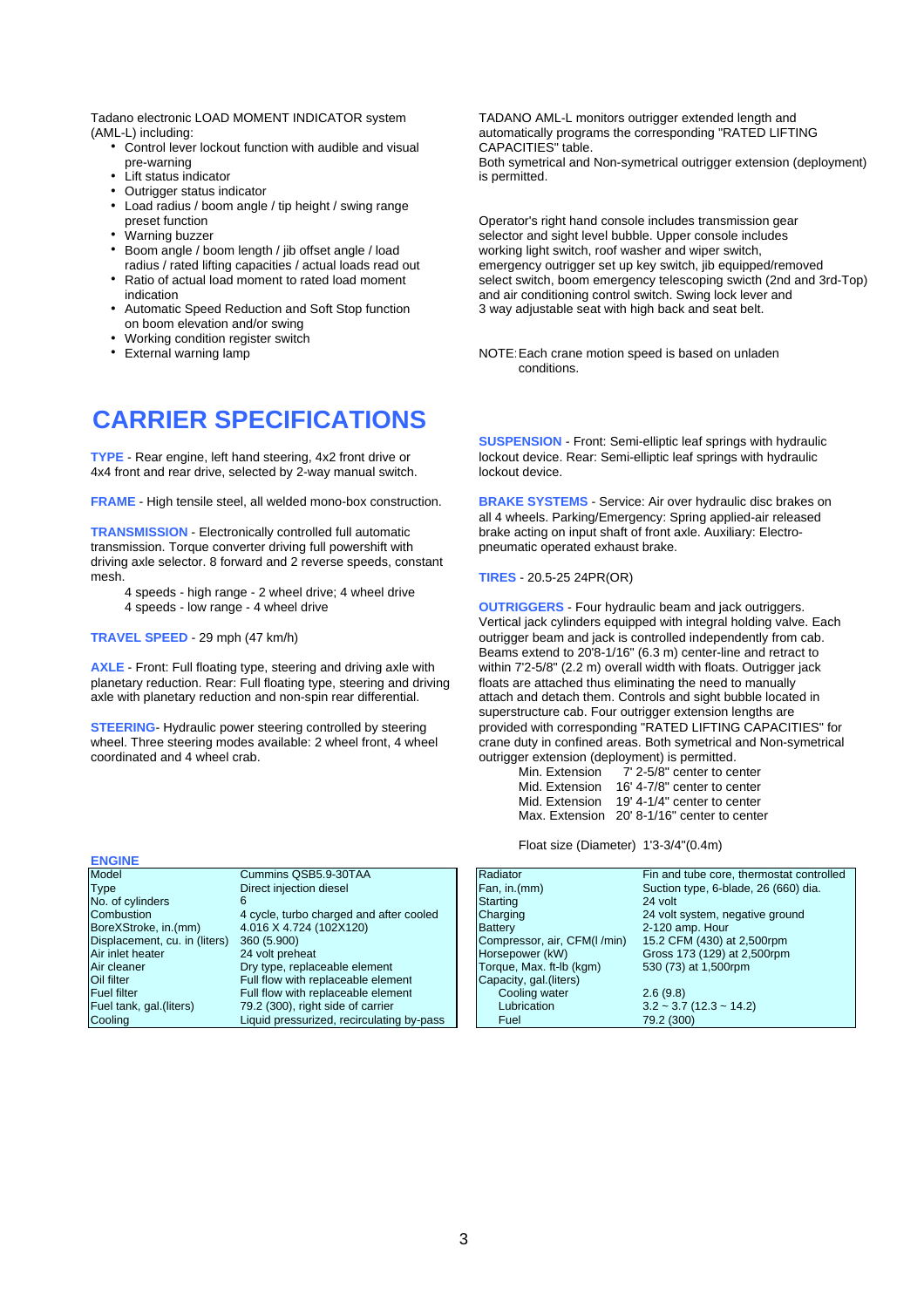# **STANDARD EQUIPMENT**

- Four section full power partially synchronized boom Self-storing outrigger pads<br>31.8'~101.7' (9.7 m~31.0 m) Cummins QSB5.9-30TAA
- Auxiliary lifting sheave (single top) stowable
- $23.6'~42'$  (7.2 m~12.8 m) lattice jib (tilt type)
- with  $5^{\circ}$ , 25 $^{\circ}$  or 45 $^{\circ}$  pinned offsets and self storing pins.
- Variable speed main hoist with grooved drum, cable follower and 558' of 5/8" cable.
- Drum rotation indicator (thumper type) main hoist
- Anti-Two block device (overwind cutout)
- Tadano electronic load moment indicator system (AML-L)
- Outrigger extension length detector
- Electronic crane monitoring system
- Tadano twin swing system and  $360^{\circ}$  positive swing lock
- Self centering finger control levers with pilot control
- Control pedals for boom hoist and boom telescoping
- 3 way adjustable cloth seat with armrests, high back and seat belt
- Tilt-telescoping steering wheel
- Tinted safety glass and sun visor
- Front windshield wiper and washer
- Roof window wiper and washer
- Power window (cab door)
- Rear view mirrors (right and left side)
- Cigarette lighter
- Electric fan in cab
- Cab floor mat
- Pump disconnect in operator's cab
- Hydraulic oil cooler
- Independently controlled outriggers
- Four outrigger extension positions

# **OPTIONAL EQUIPMENT**

- 30 ton (27.2 metric ton) 3 sheave hook block
- Variable speed auxiliary hoist with grooved drum, cable follower, drum rotation indicator (thumper type) and 322' of 5/8" cable.
- Hot water cab heater and air conditioner
- 
- Cummins QSB5.9-30TAA turbo charged after cooled engine(173HP) with exhaust brake
- Electronic controlled automatic transmission driven by torque converter
- $4 \times 4 \times 4$  drive/steer
- Non-spin rear differential
- Hydraulic lockout suspension system
- 20.5-25 24PR (OR) tires
- Disc brakes
- Fenders
- Air dryer
- Water separator with filter
- Engin over-run alarm
- Back-up alarm
- Low oil pressure/high water temp. warning device(visual)
- Rear steer centering light
- Air cleaner dust indicator
- Full instrumentation package
- Complete highway light package
- Work lights
- Tool storage compartment
- Tire inflation kit
- 24 volt electric system
- 4.4 ton (4.0 metric ton) hook with swivel
- Towing hooks-Front and rear
- Lifting eyes
- Hook block tie down (front bumper)
- Weighted hook storage compartment

- F.P.M m/min  $\frac{305}{331}$  93  $331$ 357 109 387 118  $\frac{410}{436}$  125 436 **HOISTING PERFORMANCE** Available<sup>1</sup> Line pulls 16.4 34.2 kgf Lbs 98.8 30.1 62.9 Lbs. 9,900 4,490 8,400 5th  $6th<sup>3</sup>$ 10,600 Layer  $\vert$  Line speeds<sup>2</sup> 5,710 5,210 1st 2nd 14,900 13,500 6,750 6,120 3rd 4th 4,800 4,080 9,000 12,400 11,400 5,620 5,170 4,760  $\frac{4,400}{4,080}$ 3,800 kgf Permissible<sup>4</sup> 9,700 12,600 11,500 10,500 main winch **Meters** auxiliary winch Total wire rope 96.0 119.4 136.0 176.5 219.5 242.8 315.0 391.7 Drum grooved lagging Main or auxiliary hoist - 12-5/8'' (0.32m) drum,5/8'' (16mm) wire rope 53.4 74.0 Feet 53.8 112.2 175.2 Feet Meters 98.2 206.4 322.2 720.1 579.1 446.2
- $1$  Developed by machinery with each layer of wire rope, but not based on rope strength or other limitation in machinery or equipment. **DRUM DIMENSIONS**
- 2 Line speeds based only on hook block, not loaded.
- $3$  Sixth layer of wire rope is not recommended for hoisting operations.
- Permissible line pull may be affected by wire rope strength.

|        |                 | Inch        | mm  |
|--------|-----------------|-------------|-----|
|        | Root diameter   | $12 - 5/8"$ | 320 |
|        | Main            | 19-1/16"    | 484 |
| Length | Auxiliary       | $10 - 3/8"$ | 263 |
|        | Flange diameter | $20 - 7/8"$ | 530 |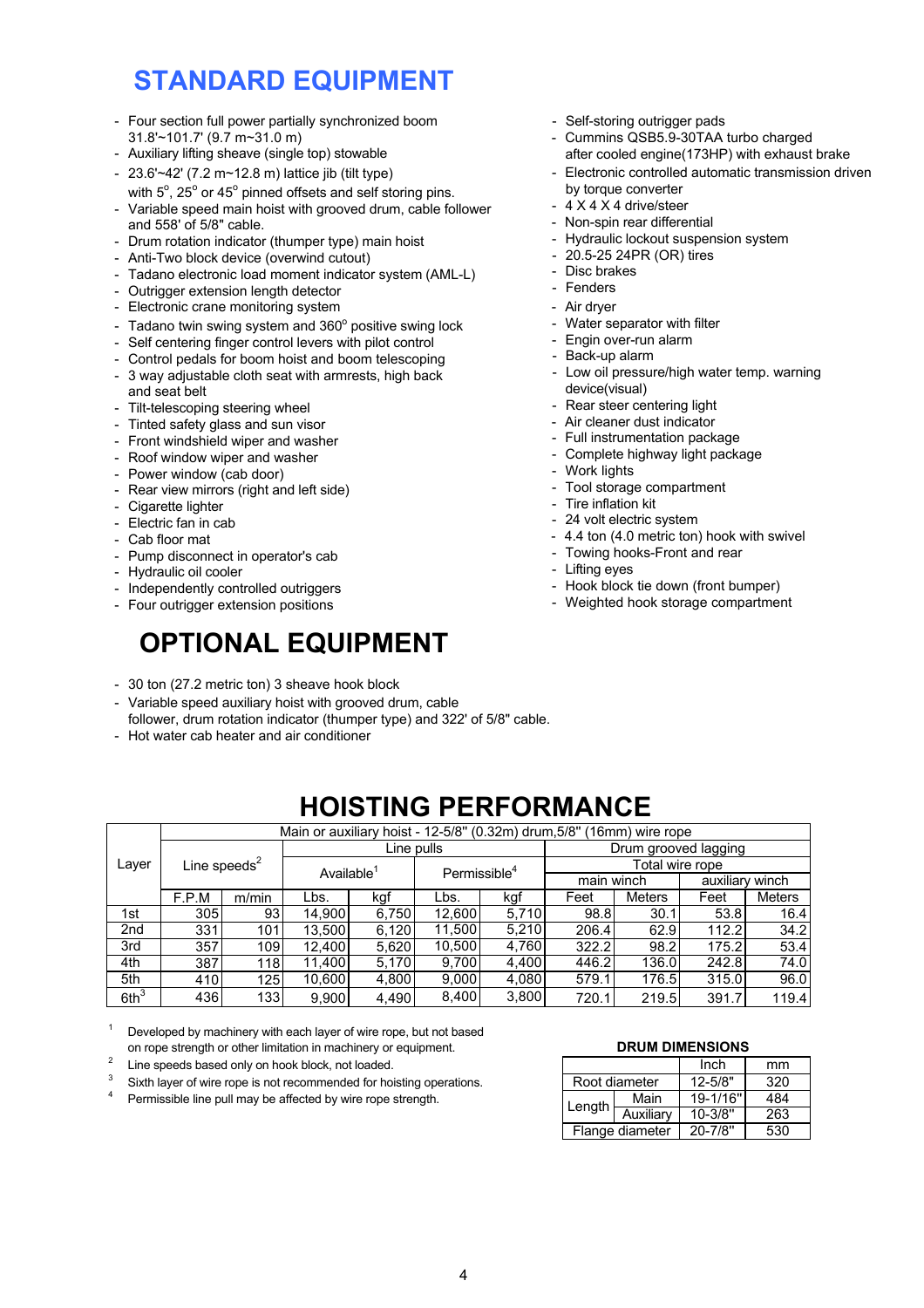**TR-300XL-4 WORKING RANGE CHART**





condition and machine standing level on firm supporting surface. Boom deflection and subsequent radius and boom angle change must be accounted C for when applying load to hook.



ြ

 $(16.8m)$ 

 $(21.34m)$ 

 $(24.38m)$ 

 $(27.43m)$ 

 $\overline{(\overline{3}\,n)}$ 

 $\overline{90}$ 

 $101.7$ 

5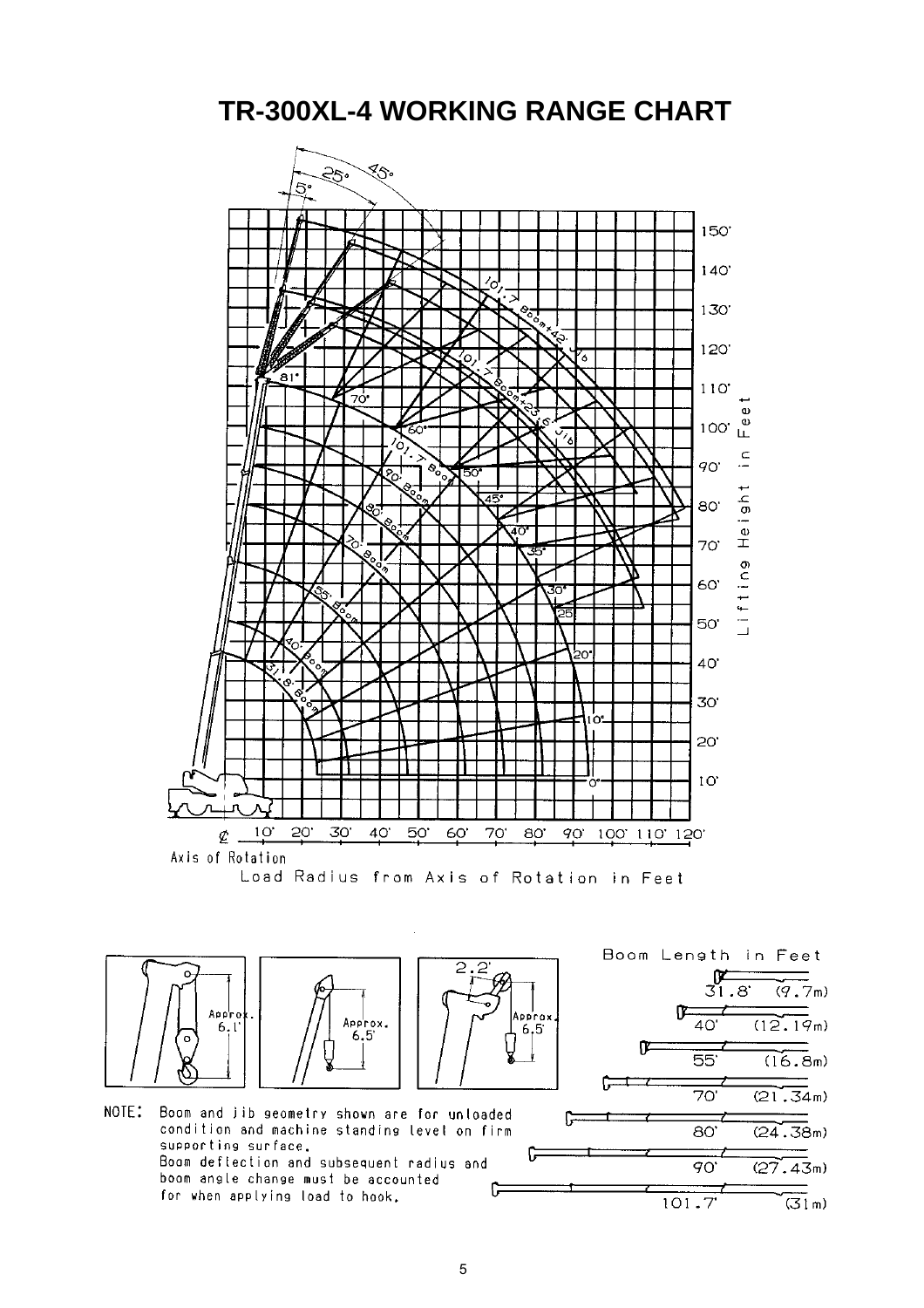# **(IN POUNDS) TR-300XL-4 RATED LIFTING CAPACITIES**

|                 | ON OUTRIGGERS FULLY EXTENDED 20' 8-1/16" (6.3m) SPREAD |        |      |          |      |         |      |               |      |          |      |          |      |         |
|-----------------|--------------------------------------------------------|--------|------|----------|------|---------|------|---------------|------|----------|------|----------|------|---------|
|                 |                                                        |        |      |          |      |         |      | 360° ROTATION |      |          |      |          |      |         |
| $\mathbf{A}$    |                                                        | 31.8'  |      | 40'      |      | 55'     |      | 70'           |      | 80'      |      | 90'      |      | 101.7'  |
| В               | C.                                                     | (9.7m) | C    | (12.19m) | C    | (16.8m) | C    | (21.34m)      | C    | (24.38m) | C.   | (27.43m) | C    | (31.0m) |
| 10              | 60.2                                                   | 60,000 | 67.1 | 49,600   | 74.1 | 42,300  | 77.8 | 27,500        |      |          |      |          |      |         |
| 12              | 55.6                                                   | 56,500 | 63.8 | 49,600   | 71.9 | 42,300  | 76.1 | 27,500        | 78.2 | 27,500   |      |          |      |         |
| 15              | 48.7                                                   | 46,500 | 58.8 | 46,000   | 68.7 | 40,000  | 73.6 | 27,500        | 76.0 | 27,500   | 78.3 | 25,300   |      |         |
| 20              | 33.8                                                   | 36,000 | 49.6 | 35,500   | 62.8 | 32,000  | 69.4 | 27,500        | 72.4 | 27,200   | 75.2 | 23,500   | 77.3 | 18,500  |
| 25              |                                                        |        | 38.4 | 28,500   | 56.5 | 25,900  | 64.8 | 24,200        | 68.7 | 22,700   | 71.8 | 20,400   | 74.5 | 18,100  |
| $\overline{30}$ |                                                        |        | 22.4 | 20,500   | 49.7 | 20,100  | 60.1 | 20,100        | 64.7 | 19,400   | 68.4 | 17,800   | 71.6 | 16,300  |
| 35              |                                                        |        |      |          | 42.0 | 15,800  | 55.0 | 16,700        | 60.4 | 16,000   | 64.9 | 15,300   | 68.4 | 14,400  |
| 40              |                                                        |        |      |          | 32.7 | 12,200  | 49.7 | 13,100        | 56.0 | 13,250   | 61.1 | 13,050   | 65.2 | 12,600  |
| 45              |                                                        |        |      |          | 19.2 | 9,250   | 43.6 | 10,300        | 51.2 | 10,600   | 57.2 | 11,000   | 62.1 | 11,000  |
| 50              |                                                        |        |      |          |      |         | 36.8 | 8,400         | 46.1 | 8,700    | 53.0 | 8,900    | 58.6 | 9,300   |
| 55              |                                                        |        |      |          |      |         | 28.6 | 6,650         | 40.7 | 7,100    | 48.6 | 7,300    | 55.0 | 7,800   |
| 60              |                                                        |        |      |          |      |         | 16.3 | 5,400         | 34.3 | 5,900    | 43.8 | 6,200    | 51.1 | 6,450   |
| 65              |                                                        |        |      |          |      |         |      |               | 26.6 | 4,800    | 38.6 | 5,100    | 47.3 | 5,300   |
| 70              |                                                        |        |      |          |      |         |      |               | 14.9 | 3,700    | 32.7 | 4,300    | 42.8 | 4,400   |
| 75              |                                                        |        |      |          |      |         |      |               |      |          | 25.4 | 3,650    | 38.1 | 3,800   |
| 80              |                                                        |        |      |          |      |         |      |               |      |          | 14.9 | 3,000    | 32.9 | 3,200   |
| 85              |                                                        |        |      |          |      |         |      |               |      |          |      |          | 26.5 | 2,600   |
| 90              |                                                        |        |      |          |      |         |      |               |      |          |      |          | 18.3 | 2,200   |
| D               |                                                        |        |      |          |      |         |      | $0^{\circ}$   |      |          |      |          |      |         |

|    | LIFTING CAPACITIES AT ZERO DEGREE BOOM ANGLE ON OUTRIGGERS FULLY EXTENDED |        |      |          |      |         |      |          |                   |          |      |          |        |         |
|----|---------------------------------------------------------------------------|--------|------|----------|------|---------|------|----------|-------------------|----------|------|----------|--------|---------|
|    | 360° ROTATION<br>20' 8-1/16" (6.3m) SPREAD                                |        |      |          |      |         |      |          |                   |          |      |          |        |         |
| A  |                                                                           | 31.8'  |      | 40'      |      | 55'     |      | 70'      | 80'               |          | 90'  |          | 101.7' |         |
|    |                                                                           | (9.7m) | в    | (12.19m) | в    | (16.8m) |      | (21.34m) |                   | (24.38m) |      | (27.43m) |        | (31.0m) |
| Ωq | 23.7                                                                      | 30.400 | 31.9 | 18.700   | 46.9 | 8.600   | 61.9 | 5.000    | 71.9 <sub>1</sub> | 3.400    | 81.9 | 2.800    | 93.6   | .900    |

### ON OUTRIGGERS MID EXTENDED 19' 4-1/4'' (5.9m) SPREAD

|                 |      |        |      |          |      |         |      | 360° ROTATION |      |          |      |          |      |        |
|-----------------|------|--------|------|----------|------|---------|------|---------------|------|----------|------|----------|------|--------|
| A               |      | 31.8'  |      | 40'      |      | 55'     |      | 70'           |      | 80'      | 90'  |          |      | 101.7' |
| в               | C    | (9.7m) | C    | (12.19m) | С    | (16.8m) | C    | (21.34m)      | C    | (24.38m) | С    | (27.43m) | C    | (31m)  |
| 10              | 60.2 | 60,000 | 67.1 | 49,600   | 74.1 | 42,300  | 77.8 | 27,500        |      |          |      |          |      |        |
| 12              | 55.6 | 56,500 | 63.8 | 49,600   | 71.9 | 42,300  | 76.1 | 27,500        | 78.2 | 27,500   |      |          |      |        |
| 15              | 48.7 | 46,500 | 58.8 | 46,000   | 68.7 | 40,000  | 73.6 | 27,500        | 76.0 | 27,500   | 78.3 | 25,300   |      |        |
| 20              | 33.8 | 34,700 | 49.6 | 35,500   | 62.8 | 32,000  | 69.4 | 27,500        | 72.4 | 27,200   | 75.2 | 23,500   | 77.3 | 18,500 |
| 25              |      |        | 38.4 | 24,000   | 56.5 | 23,700  | 64.8 | 24,200        | 68.7 | 22,700   | 71.8 | 20,400   | 74.5 | 18,100 |
| 30              |      |        | 22.4 | 16,700   | 49.6 | 16,500  | 60.1 | 17,900        | 64.7 | 18,300   | 68.4 | 17,300   | 71.6 | 16,300 |
| 35              |      |        |      |          | 41.9 | 12,250  | 55.0 | 13,400        | 60.3 | 13,850   | 64.7 | 14,150   | 68.4 | 13,250 |
| 40              |      |        |      |          | 32.7 | 9,050   | 49.4 | 10,300        | 55.9 | 10,700   | 60.9 | 11,200   | 65.2 | 11,200 |
| 45              |      |        |      |          | 19.2 | 6,750   | 43.4 | 8,000         | 51.2 | 8,350    | 57.0 | 8,800    | 61.8 | 9,100  |
| 50              |      |        |      |          |      |         | 36.7 | 6,300         | 46.1 | 6,700    | 52.7 | 7,050    | 58.3 | 7,300  |
| $\overline{55}$ |      |        |      |          |      |         | 28.5 | 4,850         | 40.5 | 5,300    | 48.3 | 5,700    | 54.7 | 6,000  |
| 60              |      |        |      |          |      |         | 16.2 | 3,800         | 34.2 | 4,200    | 43.5 | 4,600    | 50.9 | 4,800  |
| 65              |      |        |      |          |      |         |      |               | 26.6 | 3,300    | 38.3 | 3,700    | 46.9 | 4,000  |
| 70              |      |        |      |          |      |         |      |               | 15.0 | 2,600    | 32.5 | 2,900    | 42.6 | 3,200  |
| 75              |      |        |      |          |      |         |      |               |      |          | 25.2 | 2,300    | 37.8 | 2,600  |
| 80              |      |        |      |          |      |         |      |               |      |          | 14.6 | 1,700    | 32.5 | 2,000  |
| 85              |      |        |      |          |      |         |      |               |      |          |      |          | 26.3 | 1,400  |
| 90              |      |        |      |          |      |         |      |               |      |          |      |          | 17.9 | 800    |
| D               |      |        |      |          |      |         |      | $0^{\circ}$   |      |          |      |          |      |        |

|                   | LIFTING CAPACITIES AT ZERO DEGREE BOOM ANGLE ON OUTRIGGERS MID EXTENDED. |        |      |          |      |         |      |          |      |          |      |          |        |       |
|-------------------|--------------------------------------------------------------------------|--------|------|----------|------|---------|------|----------|------|----------|------|----------|--------|-------|
|                   | 360° ROTATION<br>19' 4-1/4'' (5.9m) SPREAD                               |        |      |          |      |         |      |          |      |          |      |          |        |       |
|                   |                                                                          | 31.8'  |      | 40'      |      | 55'     |      | 70'      | 80'  |          | 90'  |          | 101.7' |       |
|                   | в                                                                        | (9.7m) | в    | (12.19m) | В    | (16.8m) | в    | (21.34m) | в    | (24.38m) | В    | (27.43m) |        | (31m) |
| $\bigcap^{\circ}$ | 23.7                                                                     | 26.500 | 31.9 | 15.000   | 46.9 | 6.000   | 61.9 | 3.400    | 71 Q | 2.300    | 81.9 | .450     | 93.6   | 500   |

**A** :Boom length in feet

**B** :Load radius in feet

**C** :Loaded boom angle (deg.)

**D** :Minimum boom angle (deg.) for indicated length (no load)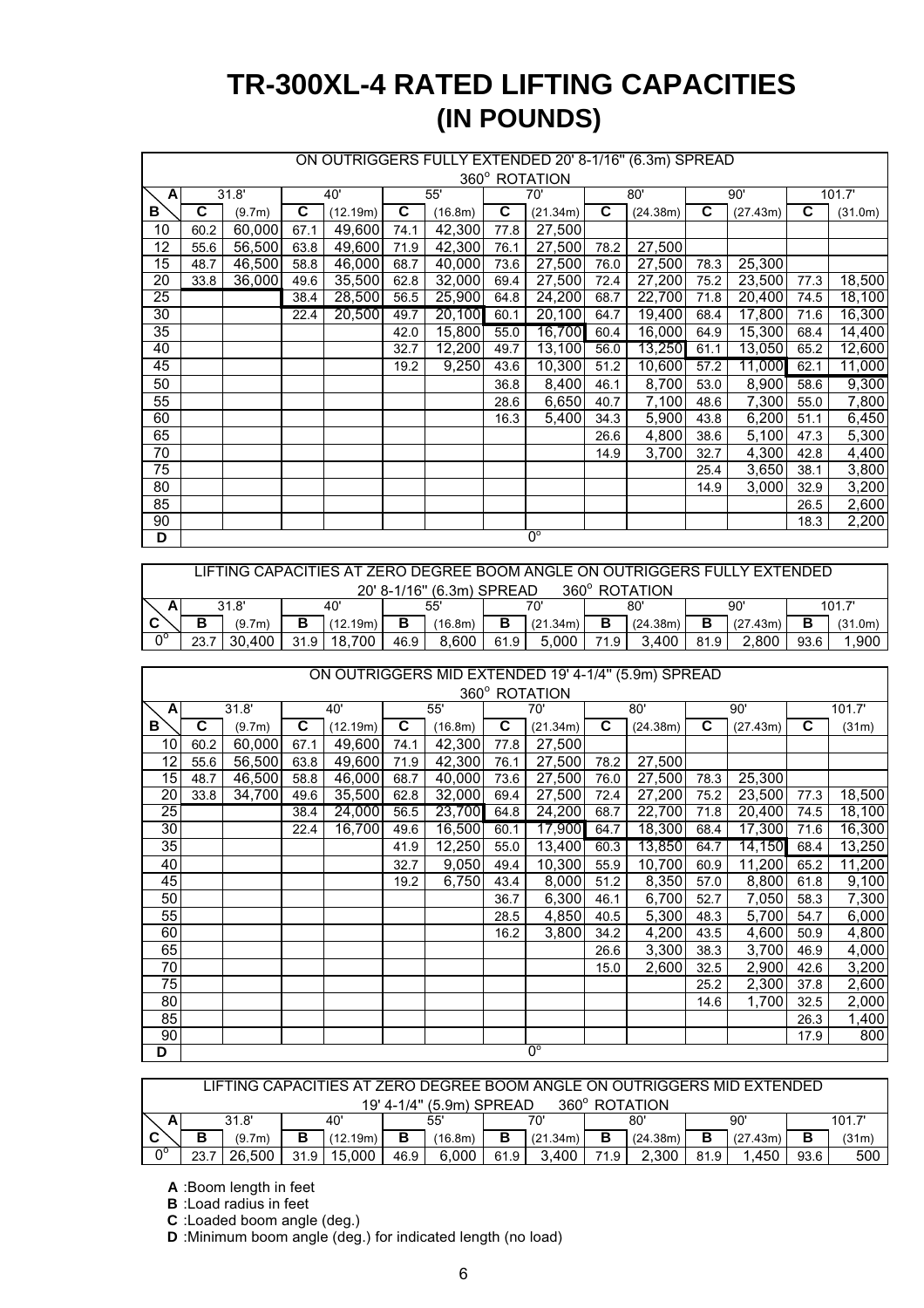# **TR-300XL-4 RATED LIFTING CAPACITIES (IN POUNDS)**

|                             | ON OUTRIGGERS MID EXTENDED 16' 4-7/8" (5.0m) SPREAD |        |      |          |      |         |      |          |      |          |      |              |      |        |
|-----------------------------|-----------------------------------------------------|--------|------|----------|------|---------|------|----------|------|----------|------|--------------|------|--------|
|                             | 360° ROTATION                                       |        |      |          |      |         |      |          |      |          |      |              |      |        |
| A                           |                                                     | 31.8'  |      | 40'      |      | 55'     |      | 70'      |      | 80'      |      | 90'          |      | 101.7' |
| В                           | C                                                   |        | C    |          | C    |         | C    |          | C    |          | C    |              | C    |        |
|                             |                                                     | (9.7m) |      | (12.19m) |      | (16.8m) |      | (21.34m) |      | (24.38m) |      | (27.43m)     |      | (31m)  |
| 10                          | 60.2                                                | 60,000 | 67.1 | 49,600   | 74.1 | 42,300  | 77.8 | 27,500   |      |          |      |              |      |        |
| 12                          | 55.6                                                | 56,500 | 63.8 | 49,600   | 71.9 | 42,300  | 76.1 | 27,500   | 78.2 | 27,500   |      |              |      |        |
| $\overline{15}$             | 48.7                                                | 46,500 | 58.8 | 46,000   | 68.7 | 40,000  | 73.6 | 27,500   | 76.0 | 27,500   | 78.3 | 25,300       |      |        |
| 20                          | 33.8                                                | 28,300 | 49.6 | 27,600   | 62.7 | 27,000  | 69.4 | 27,500   | 72.6 | 27,200   | 75.2 | 23,500       | 77.3 | 18,500 |
| $\overline{25}$             |                                                     |        | 38.4 | 18,300   | 56.3 | 17,800  | 64.7 | 19,200   | 68.5 | 19,600   | 71.9 | 19,900       | 74.5 | 18,100 |
| 30                          |                                                     |        | 22.2 | 12,700   | 49.5 | 12,700  | 59.9 | 13,800   | 64.4 | 14,200   | 68.2 | 14,750       | 71.5 | 15,000 |
| 35                          |                                                     |        |      |          | 41.8 | 9,000   | 54.8 | 10,000   | 60.1 | 10,500   | 64.4 | 11,000       | 68.1 | 11,300 |
| 40                          |                                                     |        |      |          | 32.4 | 6,500   | 49.3 | 7,500    | 55.7 | 8,000    | 60.6 | 8,400        | 64.9 | 8,700  |
| 45                          |                                                     |        |      |          | 18.7 | 4,700   | 43.4 | 5,700    | 51.0 | 6,200    | 56.7 | 6,500        | 61.5 | 6,800  |
| 50                          |                                                     |        |      |          |      |         | 36.5 | 4,300    | 45.9 | 4,700    | 52.5 | 5,100        | 58.0 | 5,400  |
| 55                          |                                                     |        |      |          |      |         | 28.3 | 3,200    | 40.3 | 3,600    | 48.1 | 4,000        | 54.5 | 4,300  |
| 60                          |                                                     |        |      |          |      |         | 16.4 | 2,300    | 33.9 | 2,700    | 43.4 | 3,100        | 50.7 | 3,400  |
| 65                          |                                                     |        |      |          |      |         |      |          | 26.2 | 2,000    | 38.2 | 2,400        | 46.7 | 2,600  |
| 70                          |                                                     |        |      |          |      |         |      |          | 15.0 | 1,300    | 32.2 | 1,700        | 42.4 | 2,000  |
| $\overline{75}$             |                                                     |        |      |          |      |         |      |          |      |          | 25.0 | 1,200        | 37.6 | 1,400  |
| 80                          |                                                     |        |      |          |      |         |      |          |      |          | 14.4 | 700          | 32.2 | 1,000  |
| $\overline{0^{\circ}}$<br>D |                                                     |        |      |          |      |         |      |          |      |          |      | $20^{\circ}$ |      |        |

|                | LIFTING CAPACITIES AT ZERO DEGREE BOOM ANGLE ON OUTRIGGERS |        |      |          |      |                                                       |   |          |   |          |  |          |  |
|----------------|------------------------------------------------------------|--------|------|----------|------|-------------------------------------------------------|---|----------|---|----------|--|----------|--|
|                | 360° ROTATION<br>MID EXTENDED 16' 4-7/8" (5.0m) SPREAD     |        |      |          |      |                                                       |   |          |   |          |  |          |  |
|                |                                                            | 31.8'  |      | 40'      |      | 55'                                                   |   | 70'      |   | 80'      |  | 90'      |  |
| ື              | в                                                          | (9.7m) | в    | (12.19m) | в    | (16.8m)                                               | в | (21.34m) | в | (24.38m) |  | (27.43m) |  |
| $\mathsf{v}_c$ | 23.7                                                       | 20.700 | 31.9 | 11.300   | 46.9 | .100<br>500<br>4.100<br>2.100<br>71.9<br>61.9<br>81.9 |   |          |   |          |  |          |  |

|                 | ON OUTRIGGERS MIN EXTENDED 7' 2-5/8" (2.2m) SPREAD |        |      |          |      |                                                          |      |          |      |          |      |            |        |        |
|-----------------|----------------------------------------------------|--------|------|----------|------|----------------------------------------------------------|------|----------|------|----------|------|------------|--------|--------|
|                 | 360° ROTATION                                      |        |      |          |      |                                                          |      |          |      |          |      |            |        |        |
| A               |                                                    | 31.8'  | 40'  |          | 55'  |                                                          | 70'  |          | 80'  |          |      | 90'        | 101.7' |        |
| в               | C                                                  | (9.7m) | C.   | (12.19m) | С    | (16.8m)                                                  |      | (21.34m) | С    | (24.38m) |      | (27.43m)   |        | (31m)  |
| 10 <sub>1</sub> | 60.2                                               | 28,600 | 67.0 | 27,500   | 73.8 | 27,900                                                   | 77.8 | 27,500   |      |          |      |            |        |        |
| 12 <sub>l</sub> | 55.9                                               | 20,900 | 63.6 | 20,800   | 71.6 | 20,300                                                   | 76.0 | 21,600   | 78.2 | 22,700   |      |            |        |        |
| 15              | 48.6                                               | 14,600 | 58.7 | 14,100   | 68.3 | 13,800                                                   | 73.4 | 15,000   | 75.7 | 15,600]  | 77.8 | 16,500     |        |        |
| 20              | 33.2                                               | 7,900  | 49.4 | 8,200    | 62.2 | 7,700                                                    | 68.9 | 8,900    | 71.8 | 9,400    | 74.4 | 10,000     | 76.6   | 10,300 |
| 25              |                                                    |        | 38.3 | 4,900    | 56.0 | 4,500                                                    | 64.2 | 5,600    | 67.9 | 6,000    | 70.9 | 6,500      | 73.5   | 6,700  |
| 30 <sub>1</sub> |                                                    |        | 22.2 | 2,600    | 49.1 | 2,300                                                    | 59.4 | 3,400    | 63.8 | 3,800    | 67.4 | 4,200      | 70.4   | 4,400  |
| 35              |                                                    |        |      |          | 41.5 | 1,000                                                    | 54.4 | 1,900    | 59.6 | 2,300    | 63.7 | 2,600      | 67.2   | 2,900  |
| 40              |                                                    |        |      |          |      |                                                          |      |          | 55.2 | 1,200    | 59.9 | 1,500      | 64.1   | 1,800  |
| D               | $0^\circ$                                          |        |      |          |      | $36^\circ$<br>$45^{\circ}$<br>$51^{\circ}$<br>$54^\circ$ |      |          |      |          |      | $58^\circ$ |        |        |

|    | LIFTING CAPACITIES AT ZERO DEGREE BOOM ANGLE ON OUTRIGGERS |        |      |          |  |  |  |  |  |  |
|----|------------------------------------------------------------|--------|------|----------|--|--|--|--|--|--|
|    | 360° ROTATION<br>MIN EXTENDED 7' 2-5/8" (2.2m) SPREAD      |        |      |          |  |  |  |  |  |  |
|    |                                                            | 31.8'  |      | 40'      |  |  |  |  |  |  |
|    |                                                            | (9.7m) | Р    | (12.19m) |  |  |  |  |  |  |
| ∩º | 23.7                                                       | .600   | 31.9 | .000     |  |  |  |  |  |  |

**A** :Boom length in feet

**B** :Load radius in feet

**C** :Loaded boom angle (deg.)

**D** :Minimum boom angle (deg.) for indicated length (no load)

| Boom Length in Feet     | 31.8'  | 31.8' to 55' | 55' to 101.7'                               | Single top |
|-------------------------|--------|--------------|---------------------------------------------|------------|
| (meters)                | (9.7m) |              | $(9.7m \text{ to } 16.8m)$ (16.8m to 31.0m) | Jib        |
| Number of parts of line |        |              |                                             |            |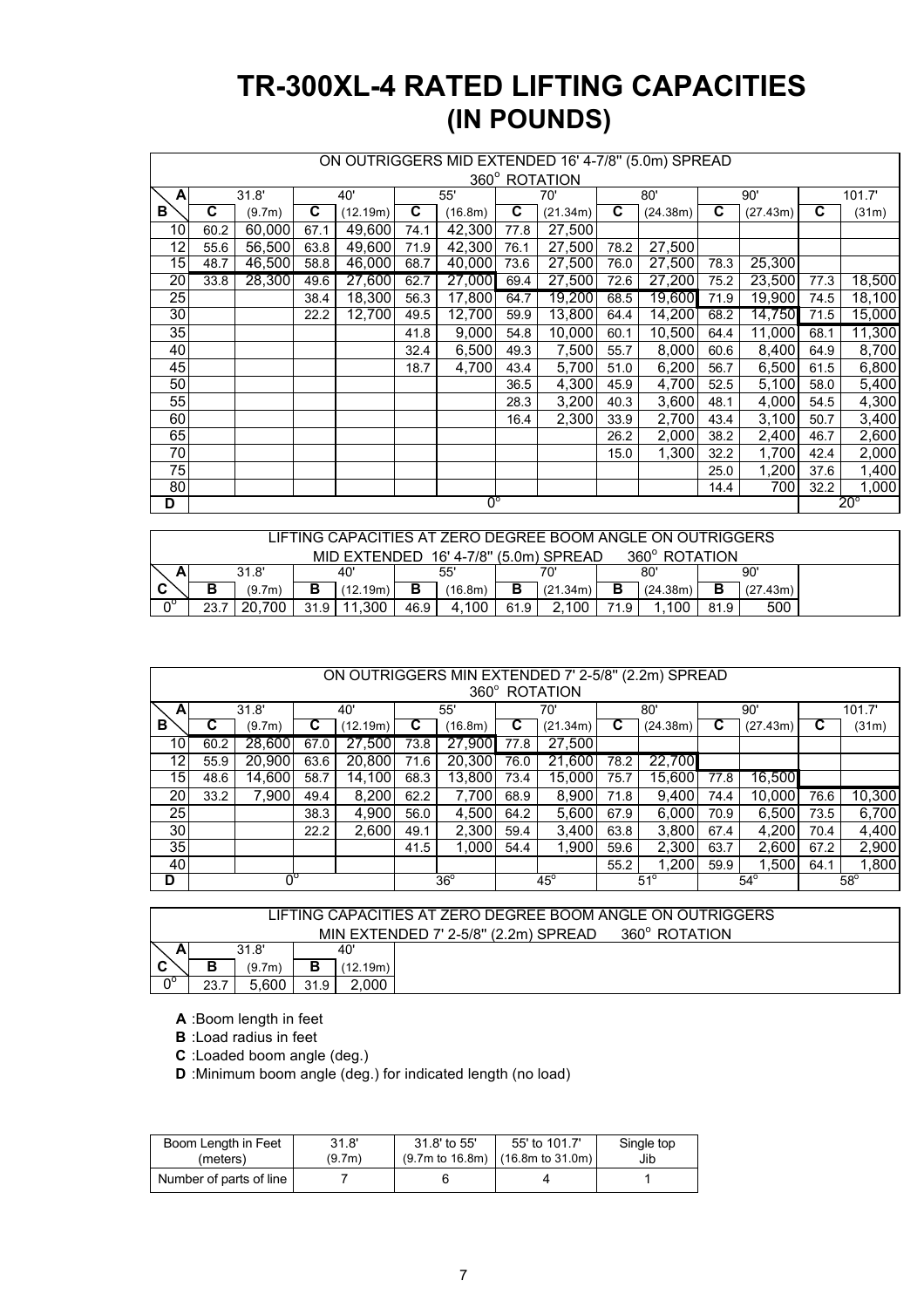# **TR-300XL-4 RATED LIFTING CAPACITIES (IN POUNDS)**

|                | ON OUTRIGGERS FULLY EXTENDED 20' 8-1/16" (6.3m) SPREAD<br>360° ROTATION |                |             |                                      |      |                             |              |                                    |                |                   |       |             |                 |  |  |
|----------------|-------------------------------------------------------------------------|----------------|-------------|--------------------------------------|------|-----------------------------|--------------|------------------------------------|----------------|-------------------|-------|-------------|-----------------|--|--|
|                |                                                                         |                |             | 101.7' (31m) Boom + 23.6' (7.2m) Jib |      |                             |              | 101.7' (31m) Boom +42' (12.8m) Jib |                |                   |       |             |                 |  |  |
| $\mathbf C$    |                                                                         | $5^\circ$ Tilt |             | $25^\circ$ Tilt                      |      | $\overline{45^{\circ}$ Tilt | C            |                                    | $5^\circ$ Tilt | $25^{\circ}$ Tilt |       |             | $45^\circ$ Tilt |  |  |
|                | R                                                                       | W              | R           | W                                    | R    | W                           |              | R                                  | W              | R                 | W     | R           | W               |  |  |
| $80^\circ$     | 19.3                                                                    | 7,700          | 26.7        | 5,200                                | 32.1 | 3,700                       | $80^\circ$   | 25.6                               | 4,800          | 38.0              | 2,600 | 47.8        | 1,700           |  |  |
| $77.5^\circ$   | 25.2                                                                    | 7,700          | 32.0        | 5,000                                | 37.2 | 3,600                       | $77.5^\circ$ | 32.2                               | 4,800          | 44.3              | 2,600 | 53.4        | 1,700           |  |  |
| $75^\circ$     | 30.8                                                                    | 7,700          | 37.5        | 4,800                                | 42.4 | 3,500                       | $75^\circ$   | 38.8                               | 4,800          | 50.4              | 2,600 | 58.6        | 1,700           |  |  |
| $72.5^{\circ}$ | 36.4                                                                    | 7,350          | 42.7        | 4,600                                | 47.1 | 3,400                       | $72.5^\circ$ | 44.9                               | 4,400          | 56.1              | 2,450 | 63.9        | 1,700           |  |  |
| $70^\circ$     | 41.8                                                                    | 7,000          | 47.7        | 4,400                                | 52.1 | 3,300                       | $70^\circ$   | 50.9                               | 4,000          | 61.6              | 2,300 | 68.9        | 1,650           |  |  |
| $67.5^\circ$   | 47.0                                                                    | 6,600          | 52.9        | 4,250                                | 56.6 | 3,200                       | $67.5^\circ$ | 56.8                               | 3,700          | 67.1              | 2,200 | 73.9        | 1,600           |  |  |
| $65^\circ$     | 52.0                                                                    | 6,200          | 57.5        | 4,100                                | 61.0 | $\overline{3,}150$          | $65^\circ$   | 62.3                               | 3,400          | 72.2              | 2,050 | 78.5        | 1,600           |  |  |
| $62.5^\circ$   | 56.8                                                                    | 5,700          | 62.4        | 3,950                                | 65.2 | 3,100                       | $62.5^\circ$ | 67.9                               | 3,150          | 77.4              | 1,950 | 83.0        | 1,550           |  |  |
| $60^\circ$     | 61.4                                                                    | 5,200          | 66.8        | 3,800                                | 69.5 | 3,050                       | $60^\circ$   | 73.1                               | 2,900          | 82.1              | 1,850 | 87.3        | 1,500           |  |  |
| $57.5^\circ$   | 65.8                                                                    | 4,700          | 71.2        | 3,650                                | 73.4 | 3,000                       | $57.5^\circ$ | 78.6                               | 2,750          | 86.7              | 1,800 | 91.4        | 1,450           |  |  |
| $55^\circ$     | 70.3                                                                    | 4,200          | 75.3        | 3,500                                | 77.4 | 2,900                       | $55^\circ$   | 83.5                               | 2,600          | 91.4              | 1,750 | 95.4        | 1,400           |  |  |
| $52.5^\circ$   | 74.3                                                                    | 3,700          | 79.2        | 3,300                                | 81.0 | 2,800                       | $52.5^\circ$ | 88.3                               | 2,450          | 95.9              | 1,700 | 99.0        | 1,400           |  |  |
| $50^\circ$     | 78.4                                                                    | 3,200          | 82.9        | 3,100                                | 84.5 | 2,650                       | $50^\circ$   | 93.0                               | 2,300          | 99.8              |       | 1,600 102.0 | 1,350           |  |  |
| $47.5^\circ$   | 82.2                                                                    | 2,900          | 86.2        | 2,750                                | 87.9 | 2,500                       | $47.5^\circ$ | 97.4                               | 2,100 104.0    |                   |       | 1,550 106.0 | 1,350           |  |  |
| $45^{\circ}$   | 85.8                                                                    | 2,600          | 89.6        | 2,400                                | 90.9 | 2,400                       | $45^{\circ}$ | 102.0                              |                | 1,900 107.0       |       | 1,500 110.0 | 1,350           |  |  |
| $42.5^\circ$   | 89.3                                                                    | 2,300          | 92.8        | 2,150                                |      |                             | $42.5^\circ$ | 105.0                              |                | 1,700 111.0       | 1,400 |             |                 |  |  |
| $40^{\circ}$   | 92.6                                                                    | 2,000          | 95.7        | 1,900                                |      |                             | $40^{\circ}$ | 109.0                              |                | 1,500 114.0       | 1,300 |             |                 |  |  |
| $37.5^\circ$   | 95.7                                                                    | 1,750          | 98.6        | 1,650                                |      |                             | $37.5^\circ$ | 113.0                              |                | 1,350 117.0       | 1,150 |             |                 |  |  |
| $35^\circ$     | 98.6                                                                    |                | 1,500 101.0 | 1,400                                |      |                             | $35^\circ$   | 116.0                              |                | 1,200 120.0       | 1,000 |             |                 |  |  |
| $32.5^\circ$   | 101.0                                                                   |                | 1,350 104.0 | 1,250                                |      |                             | $32.5^\circ$ | 119.0                              | 1,050          |                   |       |             |                 |  |  |
| $30^\circ$     | 104.0                                                                   |                | 1,200 106.0 | 1,100                                |      |                             | $30^\circ$   | 122.0                              | 900            |                   |       |             |                 |  |  |
| $27.5^\circ$   | 106.0                                                                   |                | 1,050 108.0 | 1,000                                |      |                             |              |                                    |                |                   |       |             |                 |  |  |

### ON OUTRIGGERS FULLY EXTENDED 20' 8-1/16'' (6.3m) SPREAD

**C** :Loaded boom angle (deg.)

**R** :Load radius in feet

 $25^{\circ}$ 

**W** :Rated lifting capacity in pounds

108.0 900 110.0 900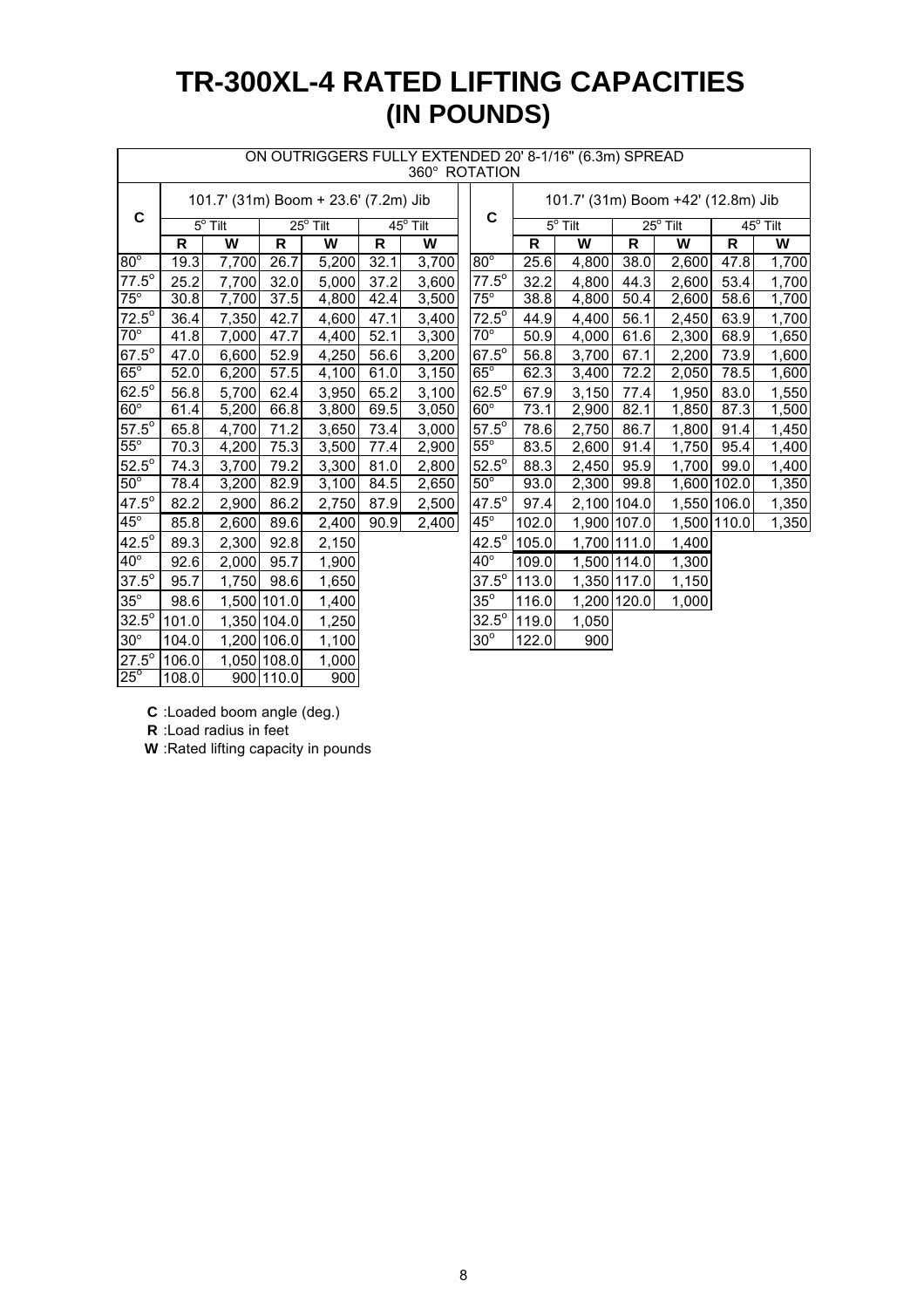# **TR-300XL-4 RATED LIFTING CAPACITIES (IN POUNDS)**

|                | ON OUTRIGGERS MID EXTENDED 19' 4-1/4" (5.9m) SPREAD<br>360° ROTATION |                            |       |                                      |      |                              |                |                                    |                |             |                   |                   |       |  |  |
|----------------|----------------------------------------------------------------------|----------------------------|-------|--------------------------------------|------|------------------------------|----------------|------------------------------------|----------------|-------------|-------------------|-------------------|-------|--|--|
|                |                                                                      |                            |       | 101.7' (31m) Boom + 23.6' (7.2m) Jib |      |                              |                | 101.7' (31m) Boom +42' (12.8m) Jib |                |             |                   |                   |       |  |  |
| C              |                                                                      | $\overline{5^{\circ}$ Tilt |       | $25^{\circ}$ Tilt                    |      | $\overline{45}^{\circ}$ Tilt | C              |                                    | $5^\circ$ Tilt |             | $25^{\circ}$ Tilt | $45^{\circ}$ Tilt |       |  |  |
|                | R                                                                    | W                          | R     | W                                    | R    | W                            |                | R                                  | W              | R           | W                 | R                 | W     |  |  |
| $80^\circ$     | 19.3                                                                 | 7,700                      | 26.7  | 5,200                                | 32.1 | 3,700                        | $80^\circ$     | 25.6                               | 4,800          | 38.0        | 2,600             | 47.8              | 1,700 |  |  |
| $77.5^\circ$   | 25.2                                                                 | 7,700                      | 32.0  | 5,000                                | 37.2 | 3,600                        | $77.5^{\circ}$ | 32.2                               | 4,800          | 44.3        | 2,600             | 53.4              | 1,700 |  |  |
| $75^\circ$     | 30.8                                                                 | 7,700                      | 37.5  | 4,800                                | 42.4 | 3,500                        | $75^\circ$     | 38.8                               | 4,800          | 50.4        | 2,600             | 58.6              | 1,700 |  |  |
| $72.5^\circ$   | 36.4                                                                 | 7,350                      | 42.7  | 4,600                                | 47.1 | 3,400                        | $72.5^\circ$   | 44.9                               | 4,400          | 56.1        | 2,450             | 63.9              | 1,700 |  |  |
| $70^\circ$     | 41.8                                                                 | 7,000                      | 47.7  | 4,400                                | 52.1 | 3,300                        | $70^{\circ}$   | 50.9                               | 4,000          | 61.6        | 2,300             | 68.9              | 1,650 |  |  |
| $67.5^{\circ}$ | 47.1                                                                 | 6,600                      | 52.9  | 4,250                                | 56.6 | 3,200                        | $67.5^\circ$   | 56.8                               | 3,700          | 67.1        | 2,200             | 73.9              | 1,600 |  |  |
| $65^\circ$     | 52.1                                                                 | 6,200                      | 57.5  | 4,100                                | 61.0 | 3,150                        | $65^\circ$     | 62.3                               | 3,400          | 72.2        | 2,050             | 78.5              | 1,600 |  |  |
| $62.5^\circ$   | 56.7                                                                 | 5,700                      | 62.3  | 3,950                                | 65.4 | 3,100                        | $62.5^\circ$   | 67.9                               | 3,150          | 77.4        | 1,950             | 83.0              | 1,550 |  |  |
| $60^\circ$     | 61.1                                                                 | 5,200                      | 66.6  | 3,800                                | 69.5 | 3,050                        | $60^\circ$     | 73.1                               | 2,900          | 82.1        | 1,850             | 87.3              | 1,500 |  |  |
| $57.5^{\circ}$ | 65.6                                                                 | 4,350                      | 70.7  | 3,500                                | 73.5 | 2,950                        | $57.5^\circ$   | 78.2                               | 2,700          | 86.9        | 1,800             | 91.4              | 1,450 |  |  |
| $55^\circ$     | 69.9                                                                 | 3,500                      | 74.81 | 3,200                                | 77.2 | 2,850                        | $55^\circ$     | 82.9                               | 2,500          | 91.2        | 1,750             | 95.4              | 1,400 |  |  |
| $52.5^\circ$   | 74.0                                                                 | 2,950                      | 78.6  | 2,750                                | 80.9 | 2,550                        | $52.5^{\circ}$ | 87.7                               | 2,150          | 95.7        | 1,650             | 99.0              | 1,350 |  |  |
| $50^\circ$     | 78.0                                                                 | 2,400                      | 82.4  | 2,300                                | 84.2 | 2,200                        | $50^\circ$     | 92.1                               | 1,850          | 99.8        |                   | 1,500 103.0       | 1,300 |  |  |
| $47.5^{\circ}$ | 81.8                                                                 | 2,050                      | 86.0  | 1,950                                | 87.6 | 1,900                        | $47.5^{\circ}$ | 96.5                               |                | 1,550 104.0 |                   | 1,350 106.0       | 1,200 |  |  |
| $45^\circ$     | 85.3                                                                 | 1,750                      | 89.5  | 1,650                                | 90.7 | 1,650                        | $45^{\circ}$   | 101.0                              |                | 1,300 107.0 |                   | 1,200 109.0       | 1,100 |  |  |
| $42.5^{\circ}$ | 88.9                                                                 | 1,500                      | 92.6  | 1,350                                |      |                              |                |                                    |                |             |                   |                   |       |  |  |
| $40^\circ$     | 92.2                                                                 | 1,200                      | 95.6  | 1,100                                |      |                              |                |                                    |                |             |                   |                   |       |  |  |

|                | ON OUTRIGGERS MID EXTENDED 16' 4-7/8" (5.0m) SPREAD<br>360° ROTATION |                  |      |                                      |      |                   |                           |                  |       |      |                                    |      |                   |
|----------------|----------------------------------------------------------------------|------------------|------|--------------------------------------|------|-------------------|---------------------------|------------------|-------|------|------------------------------------|------|-------------------|
|                |                                                                      |                  |      | 101.7' (31m) Boom + 23.6' (7.2m) Jib |      |                   |                           |                  |       |      | 101.7' (31m) Boom +42' (12.8m) Jib |      |                   |
| C              |                                                                      | $5^{\circ}$ Tilt |      | $25^{\circ}$ Tilt                    |      | $45^{\circ}$ Tilt | C                         | $5^{\circ}$ Tilt |       |      | $25^{\circ}$ Tilt                  |      | $45^{\circ}$ Tilt |
|                | R                                                                    | W                | R    | W                                    | R    | W                 |                           | R                | W     | R    | W                                  | R    | W                 |
| $80^\circ$     | 19.3                                                                 | 7,700            | 26.7 | 5,200                                | 32.1 | 3,700             | $80^\circ$                | 25.6             | 4,800 | 38.0 | 2,600                              | 47.8 | 1,700             |
| $77.5^\circ$   | 25.2                                                                 | 7,700            | 32.0 | 5,000                                | 37.2 | 3,600             | $77.\overline{5^{\circ}}$ | 32.2             | 4,800 | 44.3 | 2,600                              | 53.4 | 1,700             |
| $75^\circ$     | 30.8                                                                 | 7,700            | 37.5 | 4,800                                | 42.4 | 3,500             | $75^\circ$                | 38.8             | 4,800 | 50.4 | 2,600                              | 58.6 | 1,700             |
| $72.5^\circ$   | 36.4                                                                 | 7,100            | 42.7 | 4,600                                | 47.1 | 3,400             | $72.5^\circ$              | 44.9             | 4.400 | 56.1 | 2,450                              | 63.9 | 1,700             |
| $70^\circ$     | 41.5                                                                 | 6,500            | 47.7 | 4,400                                | 52.1 | 3,300             | $70^{\circ}$              | 50.9             | 4,000 | 61.6 | 2,300                              | 68.9 | 1,650             |
| $67.5^{\circ}$ | 46.7                                                                 | 5,950            | 52.7 | 4,350                                | 56.6 | 3,200             | $67.5^\circ$              | 56.8             | 3,700 | 67.1 | 2,200                              | 73.9 | 1,600             |
| $65^\circ$     | 51.5                                                                 | 5,400            | 57.5 | 4,100                                | 61.0 | 3,100             | $65^\circ$                | 62.3             | 3,400 | 72.2 | 2,050                              | 78.5 | 1,600             |
| $62.5^{\circ}$ | 56.1                                                                 | 4,500            | 61.8 | 3,650                                | 65.2 | 3,000             | $62.5^\circ$              | 67.5             | 3,050 | 77.4 | 1,950                              | 83.0 | 1,500             |
| $60^\circ$     | 60.5                                                                 | 3,600            | 66.2 | 3,200                                | 69.3 | 2,950             | $60^\circ$                | 72.7             | 2,750 | 82.1 | 1,850                              | 87.1 | 1,400             |
| $57.5^\circ$   | 64.8                                                                 | 3,000            | 70.5 | 2,700                                | 73.1 | 2,500             | $57.5^{\circ}$            | 77.6             | 2,250 | 86.6 | 1,600                              | 91.3 | 1,400             |
| $55^\circ$     | 69.2                                                                 | 2,400            | 74.4 | 2,200                                | 76.9 | 2,100             | $55^\circ$                | 82.4             | 1.750 | 90.9 | 1.400                              | 95.0 | 1,400             |
| $52.5^\circ$   | 73.4                                                                 | 2,050            | 78.3 | 1,750                                | 80.3 | 1,750             | $52.5^\circ$              | 86.8             | 1,400 | 95.1 | 1,200                              | 99.1 | 1,200             |
| $50^\circ$     | 77.2                                                                 | 1,650            | 81.9 | 1,400                                | 83.8 | 1,400             | $50^\circ$                | 91.2             | 1,100 | 99.4 | 1,000 102.4                        |      | 1,000             |
| $47.5^\circ$   | 81.4                                                                 | 1,350            |      |                                      |      |                   |                           |                  |       |      |                                    |      |                   |
| $45^\circ$     | 85.0                                                                 | 1,000            |      |                                      |      |                   |                           |                  |       |      |                                    |      |                   |

**C** :Loaded boom angle (deg.)

**R** :Load radius in feet

**W** :Rated lifting capacity in pounds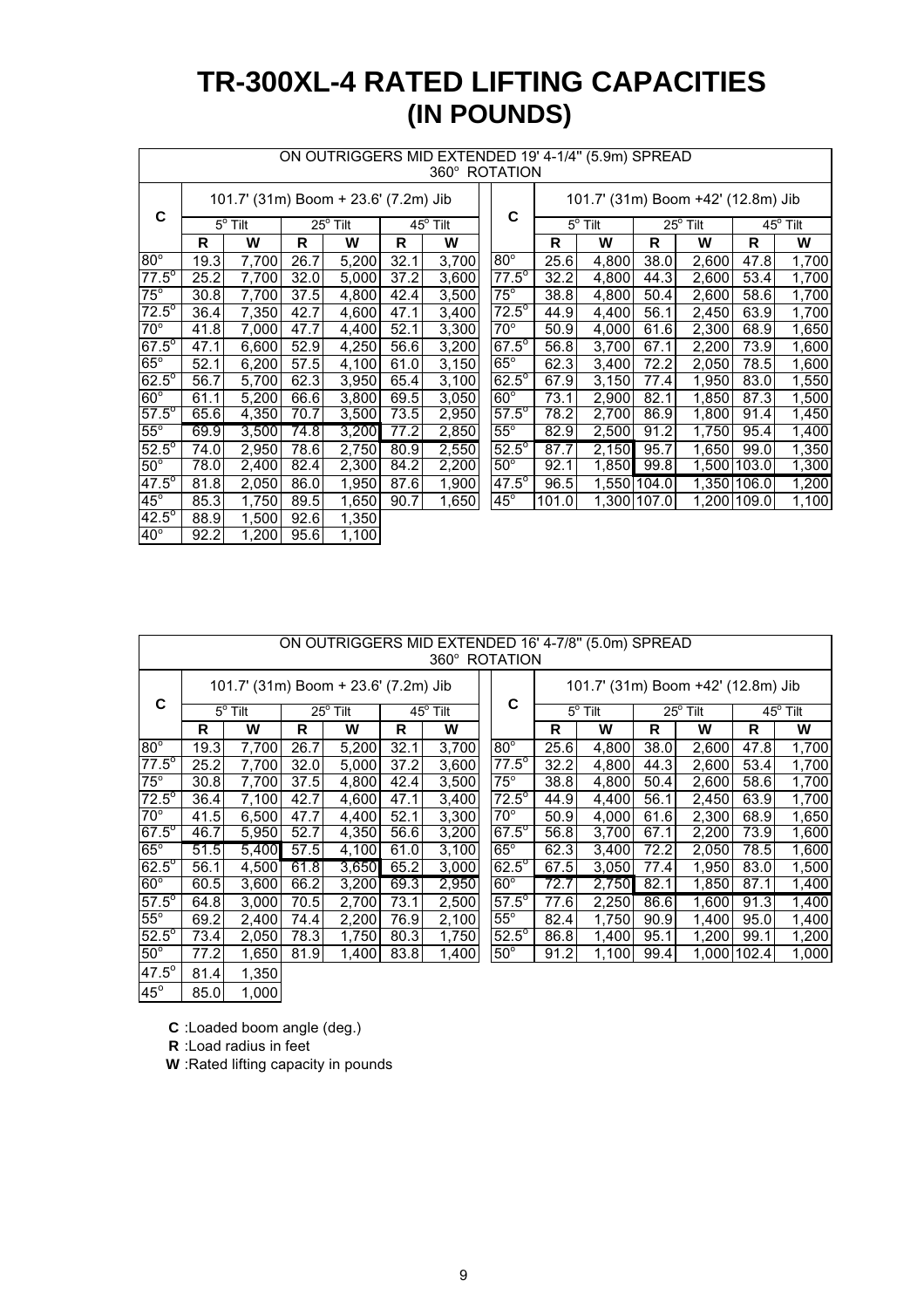# **WARNING AND OPERATING INSTRUCTIONS FOR LIFTING CAPACITIES**

- 1. RATED LIFTING CAPACITIES apply only to the machine as longer radius to determine allowable capacity. originally manufactured and normally equipped by TADANO 11. Load per line should not exceed 8,820 lbs. (4,000kg) for LTD. Modifications to the machine or use of optional main winch and auxiliary winch.<br>equipment other than that specified can result in a reduction 12. Check the actual number of par of capacity. INDICATOR (AML-L) before operation. Maximum lifting
- operated or maintained. Operation and maintenance of this MOMENT INDICATOR (AML-L). Limited capacity is as **Operation and Maintenance Manual** supplied with
- 3. The operator and other personnel associated with this machine shall fully acquaint themselves with the latest

- standing level on firm supporting surface under ideal job surface, it may be necessary to have structural supports
- 2. For outrigger operation, outriggers shall be properly extended 17. When base jib or top jib or both jib removing, jib state switch with tires free of supporting surface before operating crane. Select removed.

- 1. Rated lifting capacities have been tested to and meet 19. Use "ANTI-TWO BLOCK" disable switch when erecting and
- 2. Rated lifting capacities do not exceed 85 % of the tipping occurs. Rated lifting capacities for partially extended outriggers are
- 3. Rated lifting capacities above bold lines in the chart are headed "101.7' (31.0m) boom + 42' (12.8m) jib". They are based on actual load radius increased by boom to determine allowable capacity.
- 4. The weight of handling device such as hook blocks, slings, winch) simultaneously, do the following: etc., must be considered as part of the load and must be **Enter the operation status as jib operation**, not as boom deducted from the lifting capacities. The contract of the contract operation.
- and make no allowance for such factors as the effect of wind, within rated lifting capacity for jib. sudden stopping of loads, supporting surface conditions, inflation of tires, operating speeds, side loads, etc. Side pull **DEFINITIONS**
- 6. Rated lifting capacities do not account for the effects of wind on a lifted load or boom. Rated lifting capacities and boom length the vertical hoist line or tackle with load applied. shall be appropriately reduced, when wind velocity exceeds 2. Loaded Boom Angle: The angle between the boom base<br>20 mph(9 m/sec.). section and the horizontal, after lifting the rated lifting cap-
- 7. Rated lifting capacities at load radius shall not be exceeded. <br>at the load radius. Do not tip the crane to determine allowable loads. 3. Working Area: Area measured in a circular arc about the
- 8. Do not operate at boom lengths, radii, or boom angle, where centerline of rotation. no capacities are shown. Crane may overturn without any 4. Freely Suspended Load: Load hanging free with no direct load on the hook.<br>9. When boom length is between values listed, refer to the external force applied except by the hoist line.
- rated lifting capacities of the next longer and next shorter on the ground or in the air. booms for the same radius. The lesser of the two rated lifting capacities shall be used.
- **GENERAL** 10. When making lifts at a load radius not shown, use the next
	-
- 12. Check the actual number of parts of line with LOAD MOMENT 2. Hydraulic cranes can be hazardous if improperly capacity is restricted by the number of parts of line of LOAD machine must be in compliance with information in the determined from the formula, Single line pull for main winch  $Operation$  and Maintenance Manual supplied with  $Operation$  (8.820 lbs.) x number of parts of line.
	- the crane. If this manual is missing, order a replacement 13. The boom angle before loading should be greater to account through the distributor.<br>The operator and other personnel associated with this angle and the load radius is for reference only.
	- 14. The 31.8' (9.7m) boom length capacities are based on boom American National Standards Institute (ANSI) safety fully retracted. If not fully retracted [less than 40'(12.19m) standards for cranes. boom length], use the rated lifting capacities for the 40' (12.19m) boom length.
- **SET UP** 15. Extension or retraction of the boom with loads may be 1. Rated lifting capacities on the load chart are the maximum attempted within the limits of the RATED LIFTING CAPACITIES. allowable crane capacities. They are based on the machine The ability to telescope loads is limited by hydraulic pressure, standing level on firm supporting surface under ideal job boom angle, boom length, crane maintenanc
	- conditions. Depending on the nature of the supporting 16. For lifting capacity of single top, reduce the rated lifting surface, it may be necessary to have structural supports capacities of relevant boom according to a wei under the outrigger floats or tires to spread the loads to a for auxiliary load handling equipment. Capacities of single top larger surface. shall not exceed 8,820 lbs. (4,000kg) including main hook.
		-
- 18. When erecting and stowing jib, be sure to retain it by hand or by **OPERATION OPERATION OPERATION OPERATION** 
	- minimum requirements of SAE J1063-Cantilevered Boom stowing jib and when stowing hook block. While the switch is<br>Crane Structures Method of Test. store the switch is sure the hoist does not stop, even when overwind conditi pushed, the hoist does not stop, even when overwind condition
	- load on outriggers fully extended as determined by SAE 20. For boom length with 23.6' (7.2m) jib, rated lifting capacities are J765-Crane Stability Test Code.<br>Rated lifting capacities for partially extended outriggers are  $\qquad \qquad$  "101.7' (31.0m) boom + 23.6' (7.2m) iib". determined by this formula, Rated Lifting Capacities For boom length with 42' (12.8 m) jib, rated lifting capacities =(Tipping Load - 0.1 x Tip Reaction)/1.25. are determined by loaded boom angle only in the column For angles not shown, use the next lower loaded boom angle
	- deflection. 21. When lifting a load by using jib (aux. winch) and boom (main
		-
- 5. Rated lifting capacities are based on freely suspended loads Before starting operation, make sure that mass of load is

- on the boom or jib is extremely dangerous.<br>
Rated lifting capacities do not account for the effects of wind of rotation to supporting surface before loading to the center of
	- section and the horizontal, after lifting the rated lifting capacity
	-
	-
	- 5. Side Load: Horizontal side force applied to the lifted load either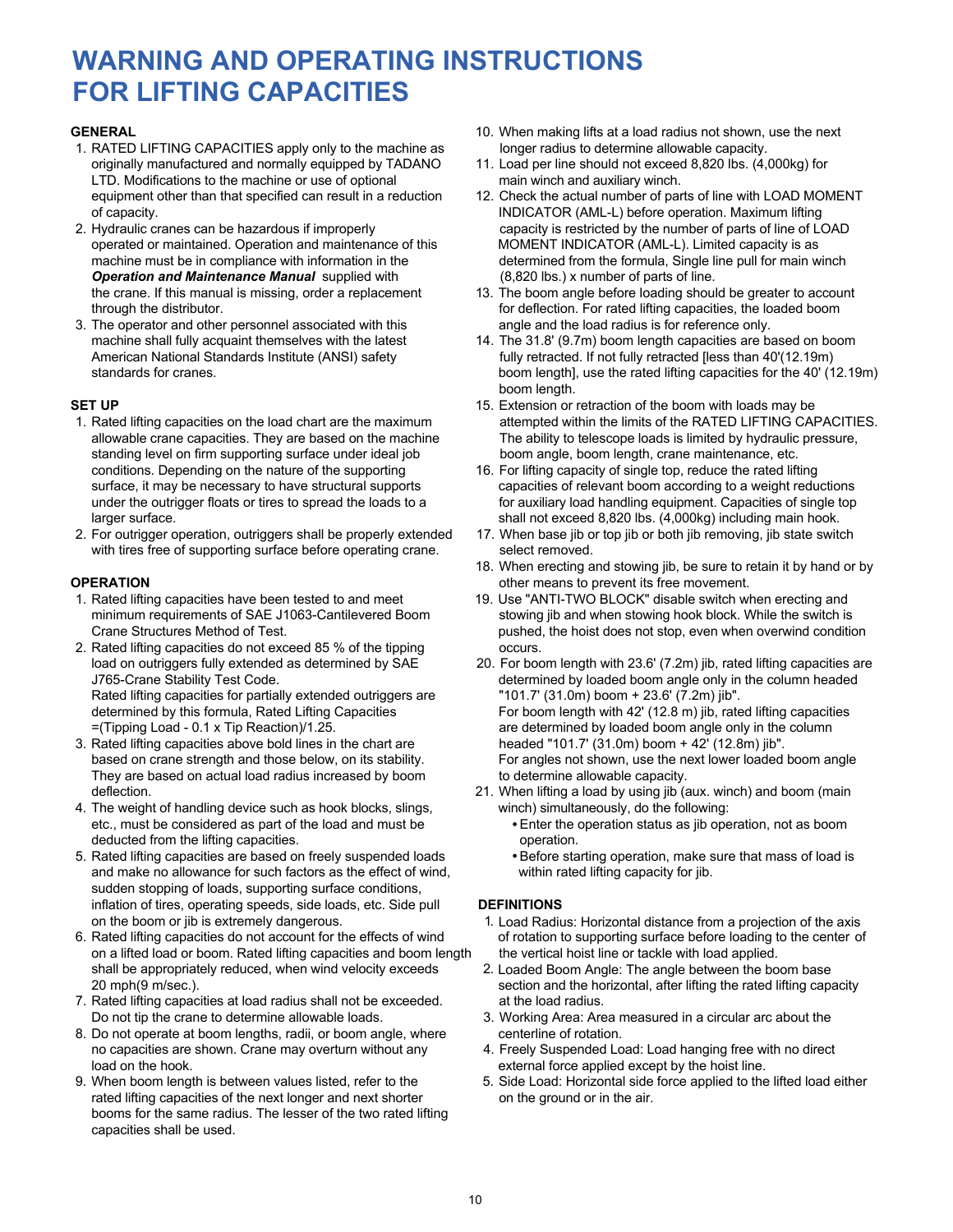### **TR-300XL-4 RATED LIFTING CAPACITIES (IN POUNDS)**

|    |             |             |      |                   |            |             |            |                          |                                | <b>ON RUBBER</b> |             |             |   | TIRE: 20.5-25 24PR |      |                   |      |             |      |             |             |             |            |          |
|----|-------------|-------------|------|-------------------|------------|-------------|------------|--------------------------|--------------------------------|------------------|-------------|-------------|---|--------------------|------|-------------------|------|-------------|------|-------------|-------------|-------------|------------|----------|
|    |             |             |      |                   |            |             |            |                          | Stationary                     |                  |             |             |   |                    |      |                   |      |             |      |             | Creep       |             |            |          |
| А  |             |             |      | <b>OVER FRONT</b> |            |             |            |                          | $360^\circ$<br><b>ROTATION</b> |                  |             |             |   |                    |      | <b>OVER FRONT</b> |      |             |      |             |             |             |            |          |
|    |             | 31.8'       |      | 40                |            | 55'         |            | 70'                      |                                | 31.8'            |             | 40          |   | 55'                |      | 70'               |      | 31.8'       |      | 40          |             | 55'         |            | 70'      |
| в  | c           | (9.7m)      |      | (12.19m)          |            | (16.8m)     | C          | (21)<br>.34 <sub>m</sub> |                                | (9.7m)           | c           | (12.19m)    | C | (16.8m)            | c    | (21.34m)          |      | (9.7m)      | С    | (12.19m)    |             | (16.8m)     |            | (21.34m) |
|    | 10 60.3     | 41,400 67.0 |      | 32,700            |            |             |            |                          | 60.2                           | 24,400 66.9      |             | 22,700      |   |                    |      |                   | 60.3 | 32,000 66.9 |      | 29,200      |             |             |            |          |
|    | 12 55.      | 37,900 63.8 |      | 32,700            |            |             |            |                          | 55.9                           | 18,200 63.6      |             | 17,400      |   |                    |      |                   | 55.7 | 27,800 63.6 |      | 27,500      |             |             |            |          |
|    | 15 48.5     | 27,000 58.8 |      | 26,200 68.4       |            | 24,500      |            |                          | 48.5                           | 12,400 58.6      |             | 12,000 68.1 |   | 13,200             |      |                   | 48.5 | 22,800 58.7 |      | 22,600 68.2 |             | 21,900      |            |          |
|    | 20 33.5     | 16.800      | 49.5 | 16,500 62.4       |            | 15.700 69.1 |            | 16,450 33.2              |                                | 7,200 49.4       |             | 6,900 62.3  |   | 7,850 68.8         |      | 7,900 33.6        |      | 16,800 49.5 |      | 16,500 62.5 |             | 15,700 69.1 |            | 16,450   |
| 25 |             |             | 38.4 | 11,200 56.1       |            | 10,700 64.4 |            | 11,700                   |                                |                  | 38.1        | 4,200 56.0  |   | 4,700 64.1         |      | 4,750             |      |             | 38.2 | 11,200 56.1 |             | 10,700 64.4 |            | 11,700   |
| 30 |             |             | 22.1 |                   | 7,950 49.3 |             | 7,500 59.6 | 8,450                    |                                |                  | 22.2        | 2,200 49.1  |   | 2,900 59.4         |      | 2,900             |      |             | 22.2 |             | 7,950 49.3  |             | 7,500 59.6 | 8,450    |
| 35 |             |             |      |                   | 41.6       | 5,100 54.5  |            | 6,200                    |                                |                  |             |             |   |                    | 54.3 | ,700              |      |             |      |             | 41.6        | 5,100 54.5  |            | 6,200    |
| 40 |             |             |      |                   | 32.3       | 36,500 49.2 |            | 4,500                    |                                |                  |             |             |   |                    |      |                   |      |             |      |             | 32.3        |             | 3,650 49.2 | 4,500    |
| 45 |             |             |      |                   | 18.7       | 2,400 43.1  |            | 3,300                    |                                |                  |             |             |   |                    |      |                   |      |             |      |             | 18.7        | 2,400 43.1  |            | 3,300    |
| 50 |             |             |      |                   |            |             | 36.4       | 2,400                    |                                |                  |             |             |   |                    |      |                   |      |             |      |             |             |             | 36.4       | 2,400    |
| 55 |             |             |      |                   |            |             | 28.1       | 006,1                    |                                |                  |             |             |   |                    |      |                   |      |             |      |             |             |             | 28.1       | 1,600    |
| 60 |             |             |      |                   |            |             | 16.0       | ,200                     |                                |                  |             |             |   |                    |      |                   |      |             |      |             |             |             | 16.0       | 1,200    |
| D  | $0^{\circ}$ |             |      |                   |            |             |            |                          |                                |                  | $0^{\circ}$ |             |   | $38^\circ$         |      | $49^{\circ}$      |      |             |      |             | $0^{\circ}$ |             |            |          |

|   | LIFTING CAPACITIES AT ZERO DEGREE BOOM ANGLE ON RUBBER OPERATION |        |      |            |   |            |  |             |   |              |                   |                  |       |      |                    |   |            |   |            |     |          |
|---|------------------------------------------------------------------|--------|------|------------|---|------------|--|-------------|---|--------------|-------------------|------------------|-------|------|--------------------|---|------------|---|------------|-----|----------|
|   | Stationarv                                                       |        |      |            |   |            |  |             |   |              |                   |                  | Creep |      |                    |   |            |   |            |     |          |
|   | <b>OVER FRONT</b><br>ROTATION<br>$360^\circ$                     |        |      |            |   |            |  |             |   |              | <b>OVER FRONT</b> |                  |       |      |                    |   |            |   |            |     |          |
|   |                                                                  | 31.8'  |      | 40         |   | 55'        |  | 70'         |   | 31.8'<br>40' |                   |                  |       |      | 31.8'<br>55<br>40' |   |            |   |            | 70' |          |
| С |                                                                  | (9.7m) |      | (12.19m)   | в | (16.8m)    |  | B(21.34m)   | в | (9.7m)       |                   | <b>B</b> (11.0m) |       |      | (9.7m)             | в | (12.19m)   | в | (16.8m)    | B   | (21.34m) |
|   | 23.7                                                             | 11.900 | 31.9 | 6.800 46.9 |   | 2.300 61.9 |  | $.000$ 23.7 |   | 4.800 31.9   |                   | .600             |       | 23.7 | 12.100 31.9        |   | 6,800 46.9 |   | 2,300 61.9 |     | 000.     |

**A** :Boom length in feet **C** :Loaded boom angle (deg.) **B** :Load radius in feet **D** :Minimum boom angle (deg.) for indicated length (no load)

NOTE:Standard number of parts of line for on rubber operation should be according to the following table.<br>Boom length in feet 31.8' 31.8' 31.8' 500' Single top



The lifting capacity data stored in the LOAD MOMENT INDICATOR (AML-L) is based on the standard number of parts of ine listed in the chart.



### **WARNING AND OPERATING INSTRUCTIONS FOR ON RUBBER LIFTING CAPACITIES**

- 75 % of tipping loads as determined by SAE J765-Crane Stability chassis.<br>Test Code 7 On rubb
- 2.Rated lifting capacities shown in the chart are based on condition<br>that crane is set on firm level surfaces with axle oscillation lockout<br>that crane is set on firm level surfaces with axle oscillation lockout<br>8. When mak that crane is set on firm level surfaces with axle oscillation lockout applied. Those above bold lines are based on tire capacity and applied. Those above bold lines are based on tire capacity and 9. For creep operation, boom must be centered over front of machine, those below, on crane stability. They are based on actual load 9. For creep operation, boo
- 3.If the axle oscillation lockout cylinders contain air, the axle will not be locked completely and rated lifting capacities may not be 10. Docked completely and rated lifting capacities may not be 10. Obtainable. Bleed the cylinders according to the operation safety
- and condition. Damaged tires are hazardous to safe operation of crane.

| 5. Tires shall be inflated to correct air pressure. |                                   |
|-----------------------------------------------------|-----------------------------------|
| <b>Tires</b>                                        | Air Pressure                      |
| 20.5-25 24PR                                        | 93 psi (6.5 kgf/cm <sup>2</sup> ) |

- 1.Rated lifting capacities on rubber are in pounds and do not exceed 6. Over front operation shall be performed within two degrees in front of
	- Ulassis.<br>T. On rubber lifting with "jib" is not permitted. Maximum permissible<br>boom length is 70 ft. (21.34m).
	-
- those below, on crane stability. They are based on actual load state of the swing lock engaged, and load restrained from swinging. Travel slowly<br>Tradius increased by tire deformation and boom deflection. State of the state obtained the cylinders according to the cylinders according to the cylinders according to the operation safety 11. Creep is motion for crane not to travel more than 200 ft. (60 m) in any 11. Creep is motion for crane not t
	-
- and maintenance manual.<br>
and maintenance manual.<br>
4. Rated lifting capacities are based on proper tire inflation, capacity<br>
4. For creep operation, set Drive select switch to "4-WHEEL (Lo)" and<br>
4. Rated lifting capacities 12. For creep operation, set Drive select switch to "4-WHEEL (Lo)" and set gear shift lever to "1".